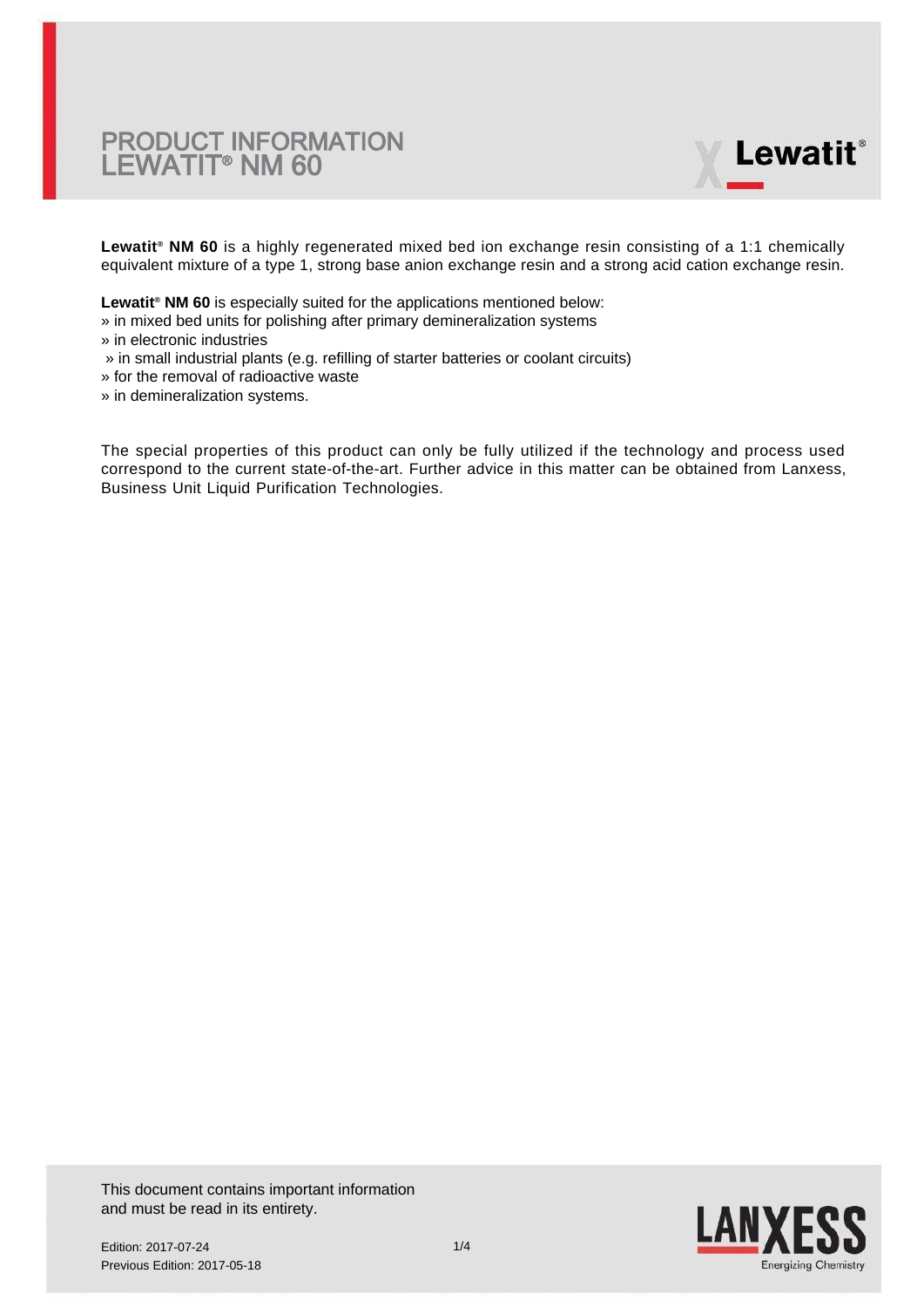

### Common Description

| Delivery form    | $H^{\dagger}/OH^{-}$ |
|------------------|----------------------|
| Functional group | Quaternary ammonium  |
|                  | Typ1 /sulfonic acid  |
| Matrix           | Styrenic             |
| <b>Structure</b> | Gel                  |
| Appearance       | Dark brown / Yellow  |
|                  | translucent          |

## Specified Data

| Uniformity coefficient                |                          | max.         | 1.8           |
|---------------------------------------|--------------------------|--------------|---------------|
| Effective size                        | d10                      | mm           | $0.40 - 0.65$ |
| Mixed bed test (column<br>capacity)   | 0,02 MOhm*cm<br>endpoint | min. eq/L    | 0.55          |
| Mixed bed test (polishing<br>quality) | NaCl exhaustion          | min. MOhm*cm | 16            |

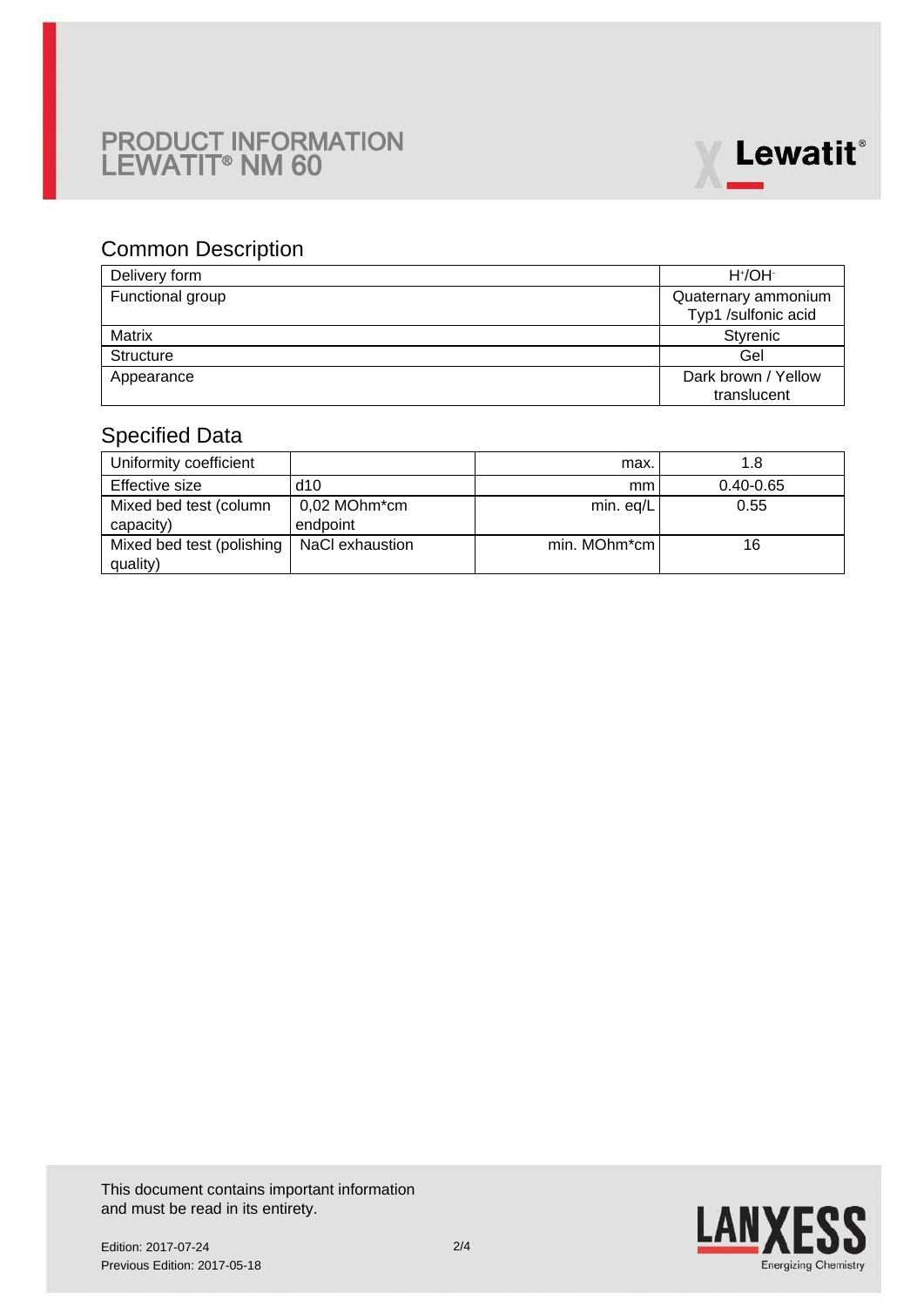

## Typical Physical and Chemical Properties

| Bulk density for shipment $ (+/- 5%)$ | g/L              | 690         |
|---------------------------------------|------------------|-------------|
| Density                               | approx. g/mL     | 1.1         |
| Water retention (delivery<br>form)    | approx. weight % | 50-60       |
| Volume change (during<br>exhaustion)  | max. approx. %   | $-15$       |
| Stability pH range                    |                  | $0 - 14$    |
| Storage time (after<br>delivery)      | max. years       | 2           |
| Storage temperature<br>range          | °C               | $-20 - +40$ |

### **Operation**

| Operating temperature                                 |                   | max. °C                     | 60       |
|-------------------------------------------------------|-------------------|-----------------------------|----------|
| Operating pH range                                    | during exhaustion |                             | $0 - 14$ |
| Bed depth for single<br>column                        |                   | min. mm                     | 600      |
| Specific pressure loss<br>kPa*h/m <sup>2</sup> (15°C) |                   | kPa*h/m <sup>2</sup> (15°C) | 1.5      |
| Max. pressure loss<br>during operation                |                   | kPa                         | 200      |
| Specific flow rate                                    |                   | max. BV/h                   | 50       |